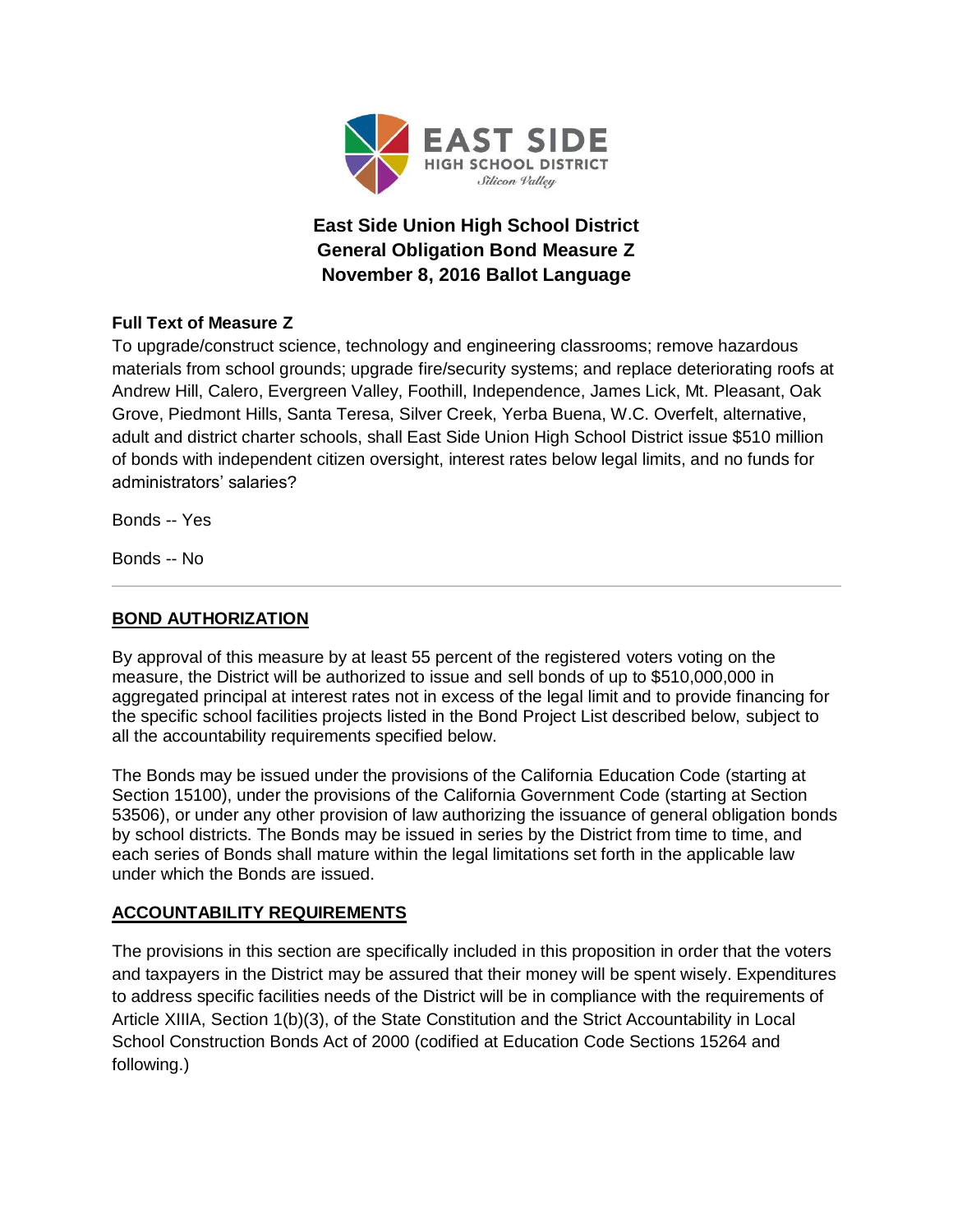**Evaluation of Needs.** The Board of Trustees of the District (the "Board of Trustees") has identified detailed facilities needs of the District and has determined which projects to finance from a local bond at this time. The Board of Trustees has certified that it has evaluated safety, class size reduction, enrollment growth, and information technology needs in developing the Bond Project List shown below.

**Independent Citizens' Oversight Committee.** The Board of Trustees shall establish an Independent Citizens' Oversight Committee under Education Code Section 15278 and following to ensure that bond proceeds are expended only on the school facilities projects listed below. The committee will be established within 60 days of the date when the results of the election appear in the minutes of the Board of Trustees.

**Performance Audits.** The Board of Trustees shall conduct an annual, independent performance audit to ensure that the bond proceeds have been expended only on the school facilities projects listed below.

**Financial Audits.** The Board of Trustees shall conduct an annual, independent financial audit of the bond proceeds until all of those proceeds have been spent for the school facilities projects listed below.

**Government Code Accountability Requirements.** As required by Section 53410 of the Government Code, (1) the specific purpose of the bonds is set forth in this Full Text of the Measure, (2) the proceeds from the sale of the bonds will be used only for the purposes specified in this measure, and not for any other purpose, (3) the proceeds of the bonds, when and if issued, will be deposited into a building fund to be held by the Santa Clara County Treasurer, as required by the California Education Code, and (4) the Superintendent of the District shall cause an annual report to be filed with the Board of Trustees of the District not later than January 1 of each year, which report shall contain pertinent information regarding the amount of funds collected and expended, as well as the status of the projects listed in this measure, as required by Sections 53410 and 53411 of the Government Code.

**No Teacher or Administrator Salaries.** Proceeds from the sale of bonds authorized by this measure shall be used only for the purposes specified in Article XIII A, Section 1(b)(3), those being for the construction, reconstruction, rehabilitation, or replacement of school facilities, including the furnishing and equipping of school facilities, and not for any other purpose, including teacher and administrator salaries and other school operating expenses.

**State Matching Funds**. The following statement is included in this measure pursuant to Education Code Section 15122.5: Approval of this measure does not guarantee that the proposed project or projects that are the subject of bonds under this measure will be funded beyond the local revenues generated by this measure. The District's proposal for the project or projects described below may assume the receipt of matching state funds, which could be subject to appropriation by the Legislature or approval of a statewide bond measure.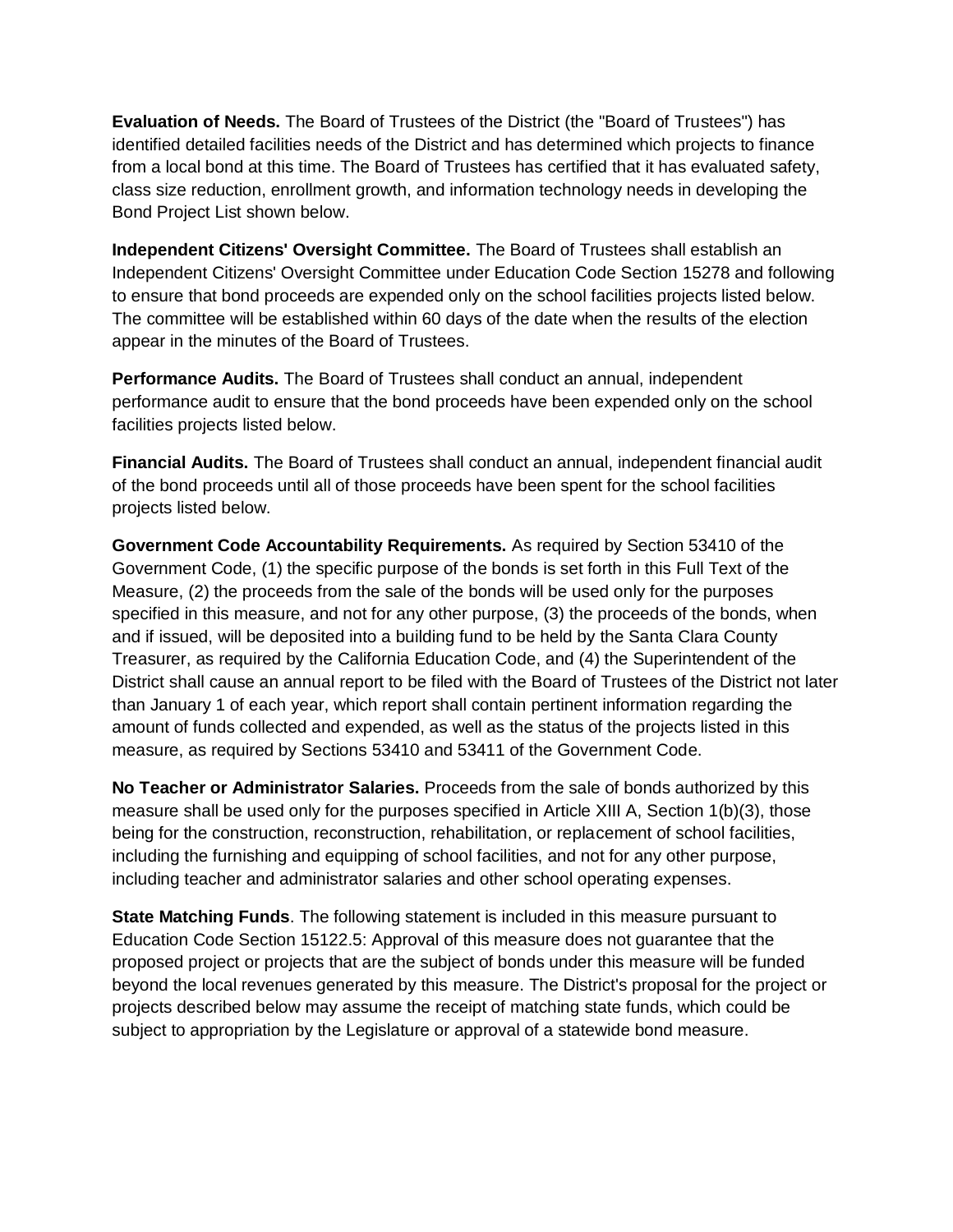## **BOND PROJECT LIST**

**Scope of Projects.** Bond proceeds will be expended to modernize, replace, renovate, acquire, install, equip, furnish, and otherwise improve educational and support facilities within the District. Projects which are described below include all related and incidental costs, including their share of the costs of the election and bond issuance and costs of design, engineering, architect and other professional services, inspections, site preparation, utilities, and other planning, legal, accounting and similar costs, independent annual financial and performance audits, a customary contingency, and other costs incidental to and necessary for completion of the listed projects.

Bond proceeds may also be expended to acquire equipment in any classroom or other educational facility. The District may alter the scope and nature of any of the specific projects that are described below as required by conditions that arise over time.

Whenever specific items are included in the following list, they are presented to provide examples and are not intended to limit the generality of the broader description of authorized projects. The order in which particular projects are listed is not intended to indicate priority for funding or completion.

## **Andrew Hill High - Built in 1956**

- New/Modernization of Classrooms, Career Technical Education and Science Labs
- Roofing Modernization
- Upgrades to Building Infrastructure Systems (HVAC, Mechanical, Electrical/Low Voltage & Lighting, Domestic Water Systems, Natural Gas Systems)
- New Classroom and Theater Construction
- Safety and Security Upgrades
- New/Modernization of Restrooms
- Gymnasium Building Modernization
- New/Modernization of Learning Commons and Food Service Facilities
- Lighting Improvements
- Landscape, Storm Water Systems & Irrigation Improvements
- Sidewalk & Streetscape Improvements
- Improve Disabled Access
- Athletic Facilities and Field Building Improvements
- New/Modernization of Student Services/Administration Building

# **Evergreen Valley High - Built in 2001**

- Athletic Facilities and Field Building Improvements
- Upgrades to Building Infrastructure Systems (HVAC, Mechanical, Electrical & Lighting, Domestic Water Systems, Natural Gas Systems)
- Safety and Security Upgrades
- Roofing Modernization
- New/Modernization of Classroom and Theater Building
- New/Modernization of Cougar Hall and Food Service Facilities
- Landscape, Storm Water Systems & Irrigation Improvements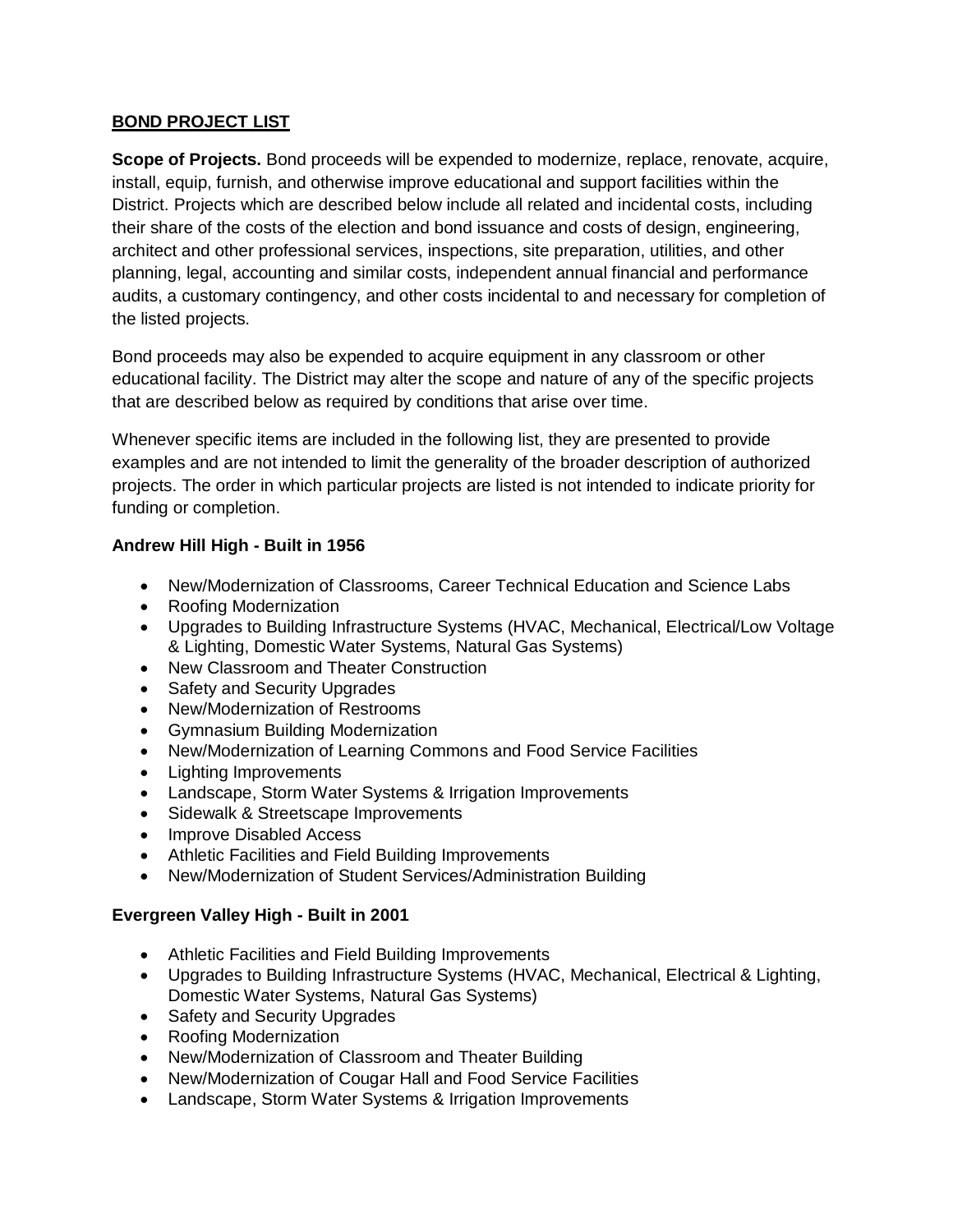- Sidewalk & Streetscape Improvements
- Improve Disabled Access
- New/Modernization of Classrooms, Career Technical Education and Science Labs
- Athletic Facilities and Field Building Improvements

## **Overfelt Adult Center–Built in 2012**

- Site/Building Related Improvements
- Roofing Modernization
- Upgrades to Building Infrastructure Systems (HVAC, Mechanical, Electrical & Lighting, Domestic Water Systems, Natural Gas Systems)
- New/Modernization of Classrooms
- Safety and Security Upgrades
- Landscape, Storm Water Systems & Irrigation Improvements
- Sidewalk & Streetscape Improvements
- Improve Disabled Access
- Parking Lot Improvements

## **Piedmont Hills High–Built in 1965**

- New/Modernization of Classrooms, Career Technical Education and Science Labs
- Roofing Modernization
- Landscape, Storm Water Systems & Irrigation Improvement
- Sidewalk & Streetscape Improvements
- Improve Disabled Access
- Safety and Security Upgrades
- New/Modernization of Restrooms
- New/Modernization of Learning Commons and Food Service Facilities
- Athletic Facilities and Field Building Improvements
- Parking Lot Improvements
- New/Modernization of Student Services/Administration Building

## **Foothill High - Built in 1972**

- New/Modernization of Classrooms, Career Technical Education and Science Labs
- Roofing Modernization
- Upgrades to Building Infrastructure Systems (HVAC, Mechanical, Electrical & Lighting, Domestic Water Systems, Natural Gas Systems)
- Safety and Security Upgrades
- New/Modernization of Restrooms
- Lighting Improvements
- Landscape, Storm Water Systems & Irrigation Improvements
- Sidewalk & Streetscape Improvements
- Improve Disabled Access
- Athletic Facilities Improvements
- New/Modernization of Student Services/Administration Building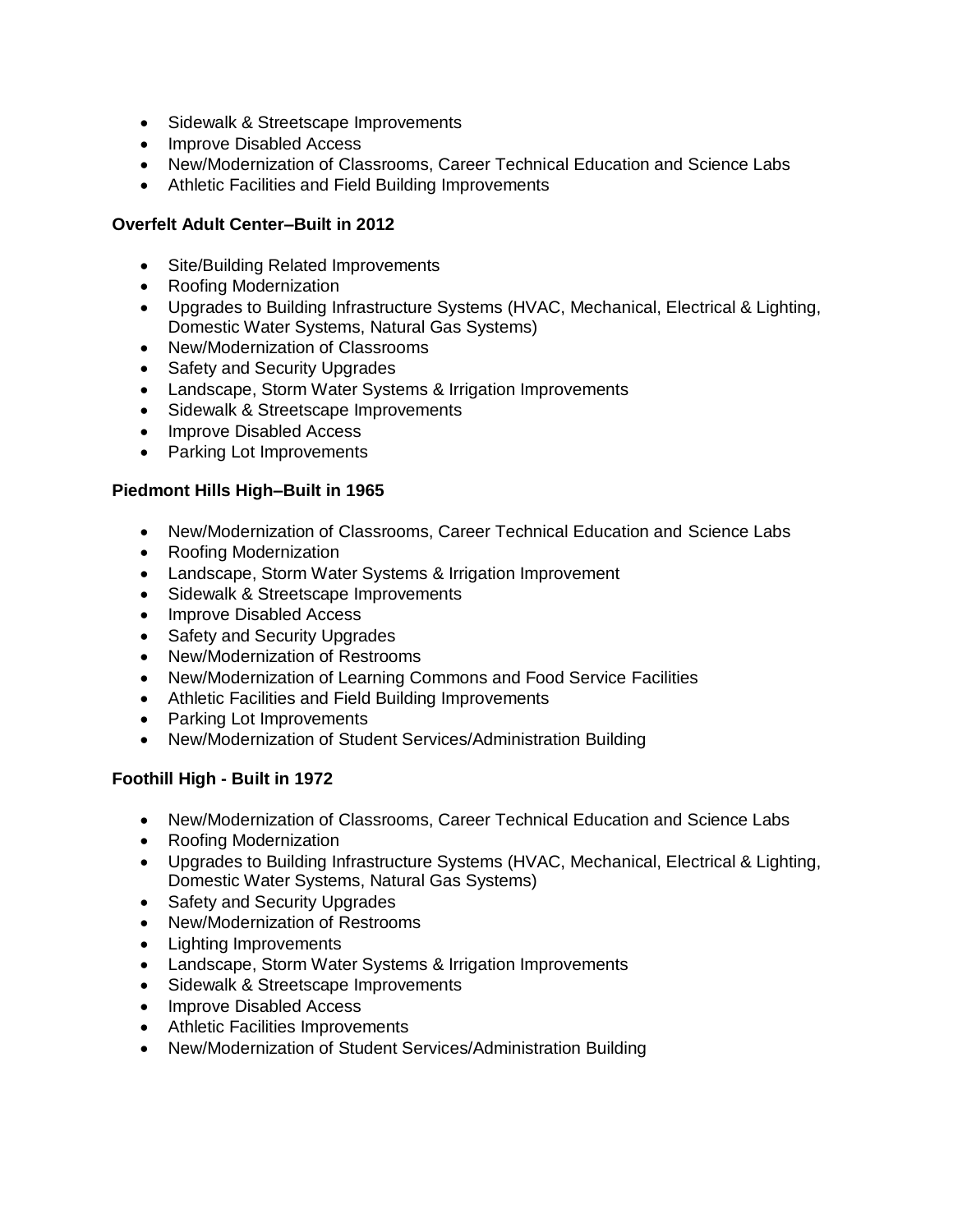## **Independence High - Built in 1976**

- New/Modernization of Classrooms, Career Technical Education and Science Labs
- Roofing Modernization
- Upgrades to Building Infrastructure Systems (HVAC, Mechanical, Electrical & Lighting, Domestic Water Systems, Natural Gas Systems)
- Safety and Security Upgrades
- New/Modernization of Restrooms
- Gymnasium Building Modernization
- New/Modernization of Learning Commons and Food Service Facilities
- Lighting Improvements
- Landscape, Storm Water Systems & Irrigation Improvements
- Sidewalk & Streetscape Improvements
- Improve Disabled Access
- Athletic Facilities and Field Building Improvements

## **Independence Adult Center - Built in 1988**

- Site/Building Related Improvements
- Roofing Modernization
- Upgrades to Building Infrastructure Systems (HVAC, Mechanical, Electrical & Lighting, Domestic Water Systems, Natural Gas Systems)
- New/Modernization of Classrooms
- Safety and Security Upgrades
- Landscape, Storm Water Systems & Irrigation Improvements
- Sidewalk & Streetscape Improvements
- Improve Disabled Access

## **Santa Teresa High–Built in 1974**

- New/Modernization of Classrooms, Career Technical Education and Science Labs
- Roofing Modernization
- Upgrades to Building Infrastructure Systems (HVAC, Mechanical, Electrical & Lighting, Domestic Water Systems, Natural Gas Systems)
- New/Modernization of Student Services/Library/Administration Building
- Safety and Security Upgrades
- New/Modernization of Restrooms
- Gymnasium Building Modernization
- New/Modernization of Learning Commons and Food Service Facilities
- Lighting Improvements
- Landscape, Storm Water Systems & Irrigation Improvements
- Sidewalk & Streetscape Improvements
- Improve Disabled Access
- Athletic Facilities and Field Building Improvements

## **Silver Creek High–Built in 1969**

- New/Modernization of Classrooms, Career Technical Education and Science Labs
- Roofing Modernization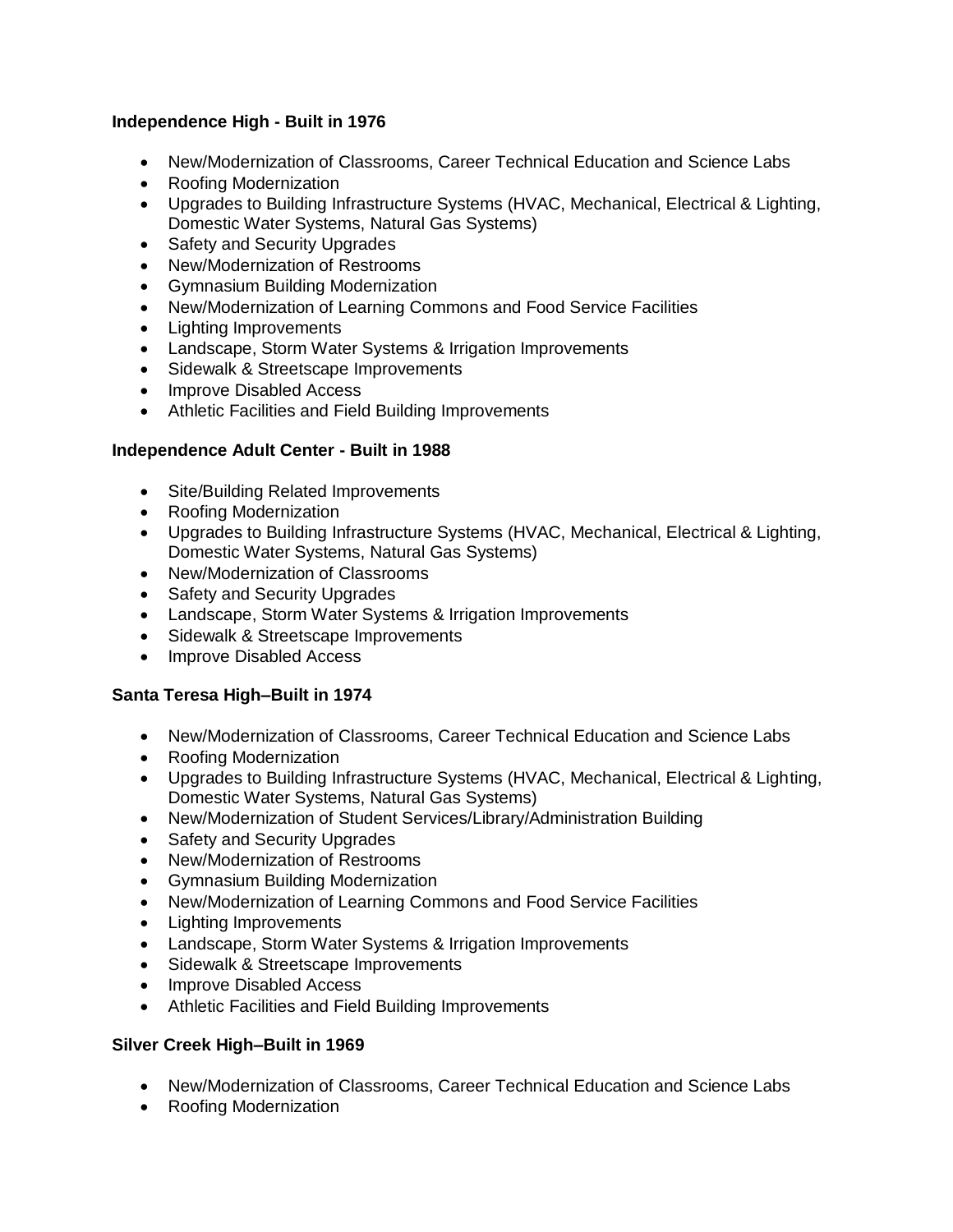- Upgrades to Building Infrastructure Systems (HVAC, Mechanical, Electrical & Lighting, Domestic Water Systems, Natural Gas Systems)
- Safety and Security Upgrades
- Gymnasium Building Modernization
- New/Modernization of Learning Commons and Food Service Facilities
- Landscape, Storm Water Systems & Irrigation Improvements
- Sidewalk & Streetscape Improvements
- Improve Disabled Access Athletic Facilities and Field Building Improvements
- New/Modernization of Student Services/Administration Building

# **Yerba Buena High–Built in 1971**

- New/Modernization of Classrooms, Career Technical Education and Science Labs
- Roofing Modernization
- Upgrades to Building Infrastructure Systems (HVAC, Mechanical, Electrical & Lighting, Domestic Water Systems, Natural Gas Systems)
- New/Modernization of Theater Building Safety and Security Upgrades
- New/Modernization of Restrooms
- Gymnasium Building Modernization
- Landscape, Storm Water Systems & Irrigation Improvements
- Sidewalk & Streetscape Improvements
- Improve Disabled Access
- Athletic Facilities and Field Building Improvements

# **James Lick High–Built in 1950**

- New/Modernization of Classrooms, Career Technical Education and Science Labs
- Roofing Modernization
- Upgrades to Building Infrastructure Systems (HVAC, Mechanical, Electrical & Lighting, Domestic Water Systems, Natural Gas Systems)
- New Classroom and Theater Construction
- Safety and Security Upgrades
- New/Modernization of Restrooms
- Landscape, Storm Water Systems & Irrigation Improvements
- Sidewalk & Streetscape Improvements
- Improve Disabled Access
- Athletic Facilities and Field Building Improvements

# **Mt. Pleasant High - Built in 1965**

- New/Modernization of Classrooms, Career Technical Education and Science Labs
- Roofing Modernization
- Upgrades to Building Infrastructure Systems (HVAC, Mechanical, Electrical & Lighting, Domestic Water Systems, Natural Gas Systems)
- Safety and Security Upgrades
- New/Modernization of Food Service Facilities
- Landscape, Storm Water Systems & Irrigation Improvements
- Sidewalk & Streetscape Improvements
- Improve Disabled Access
- Athletic Facilities and Field Building Improvements
- New/Modernization of Student Services/Administration Building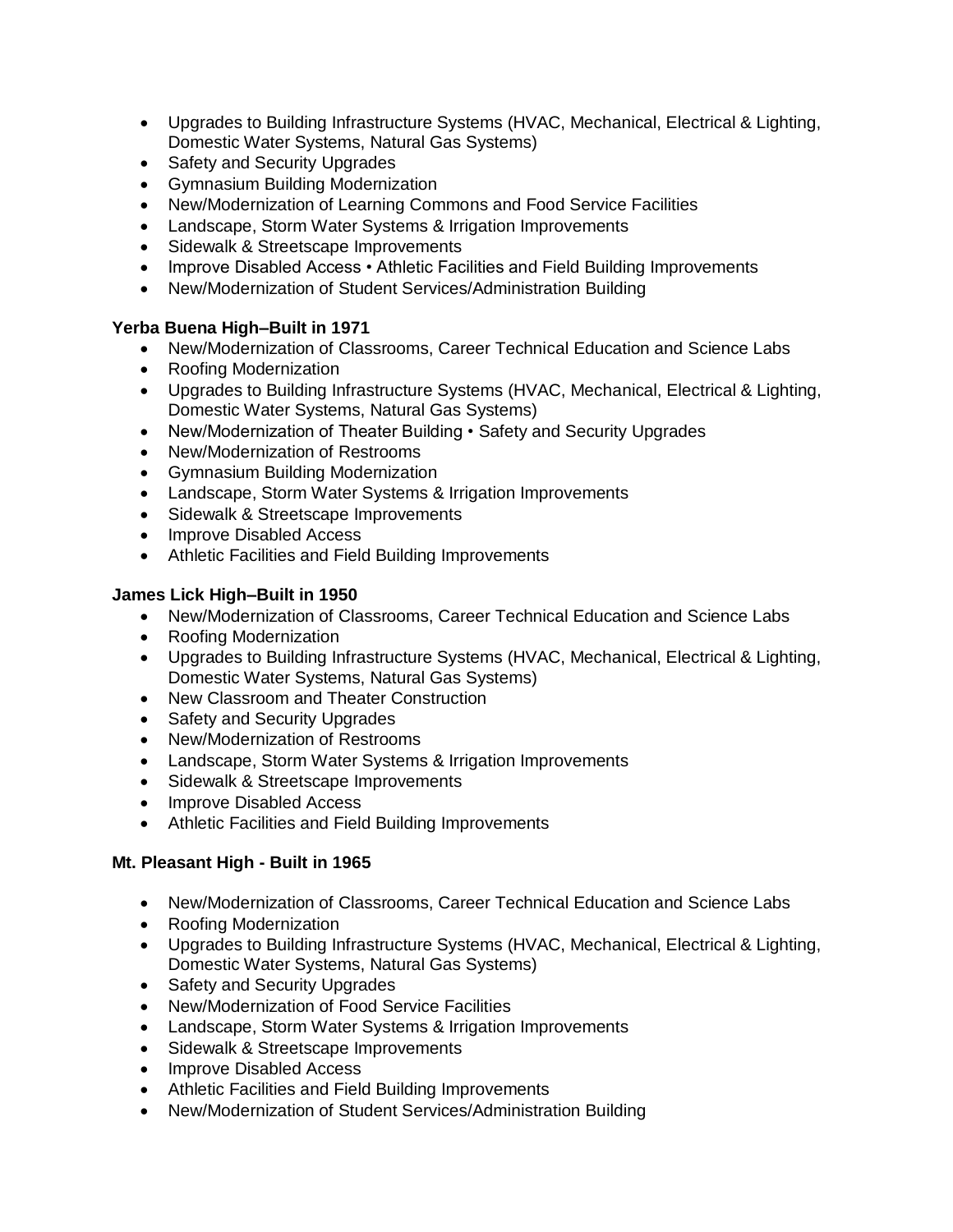## **Oak Grove High - Built in 1967**

- New/Modernization of Classrooms, Career Technical Education and Science Labs
- Roofing Modernization
- Upgrades to Building Infrastructure Systems (HVAC, Mechanical, Electrical & Lighting, Domestic Water Systems, Natural Gas Systems)
- Safety and Security Upgrades
- New/Modernization of Restrooms
- Gymnasium Building Modernization
- New/Modernization of Learning Commons and Food Service Facilities
- Landscape, Storm Water Systems & Irrigation Improvements
- Sidewalk & Streetscape Improvements
- Improve Disabled Access
- Athletic Facilities and Field Building Improvements

## **W.C. Overfelt High–Built in 1962**

- New/Modernization of Classrooms, Career Technical Education and Science Labs
- Roofing Modernization
- Upgrades to Building Infrastructure Systems (HVAC, Mechanical, Electrical & Lighting, Domestic Water Systems, Natural Gas Systems)
- Safety and Security Upgrades
- New/Modernization of Restrooms
- New/Modernization of Multi-purpose Building
- Gymnasium Building Modernization
- New/Modernization of Learning Commons and Food Service Facilities
- Landscape, Storm Water Systems & Irrigation Improvements
- Sidewalk & Streetscape Improvements
- Improve Disabled Access
- Athletic Facilities and Field Building Improvements

## **Alternative Education Centers**

- New/Modernization of Classrooms, Career Technical Education and Science Labs
- Roofing Modernization
- Upgrades to Building Infrastructure Systems (HVAC, Mechanical, Electrical & Lighting, Domestic Water Systems, Natural Gas Systems)
- Construct a Facility for a Post Senior Special Education School in the North End of the **District**
- Expand the Existing SBN Sites to Accommodate Additional Students, Specifically Apollo, Phoenix, and Pegasus
- Safety and Security Upgrades
- Construct a Facility to House a Community Day School
- Landscape, Storm Water Systems & Irrigation Improvements
- Sidewalk & Streetscape Improvements
- Improve Disabled Access
- Athletic Facilities Improvements
- New/Modernization of Student Services Building